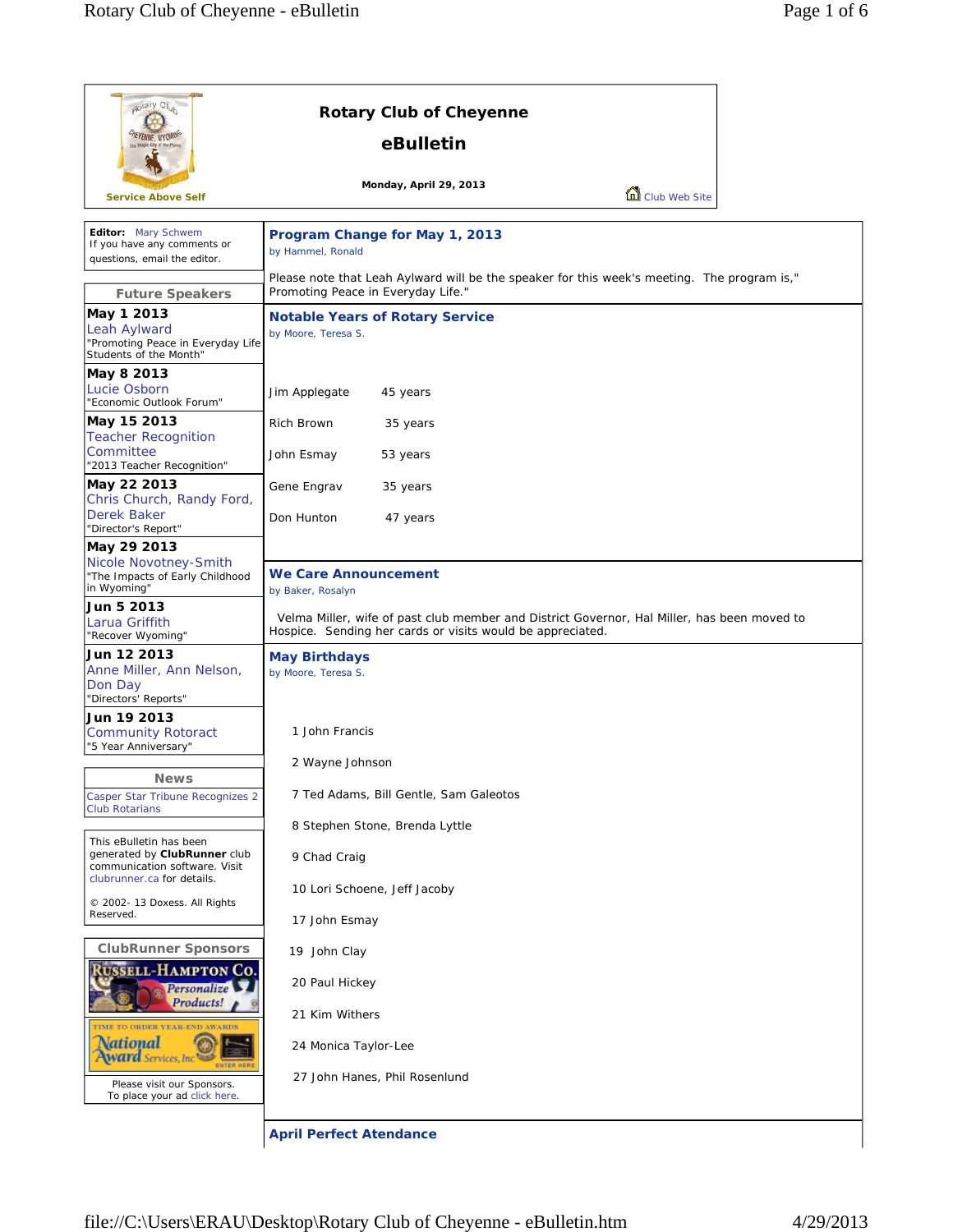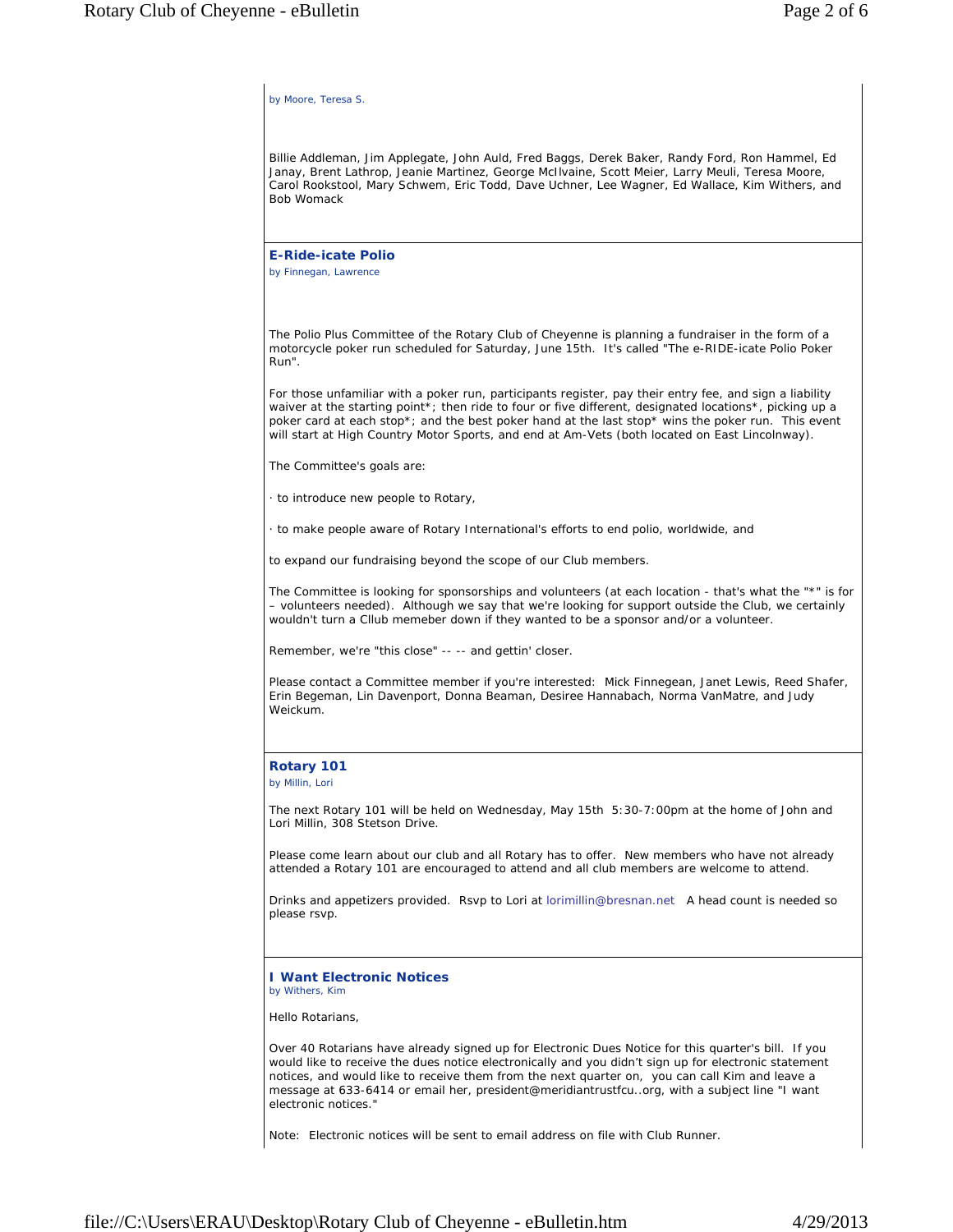Kim Withers Rotary Club of Cheyenne

## **Sign up now for June 19, 2014 â€œHome Hospitalityâ€** *by Metzke, Dana B.*

Be a big part of hosting out-of-town Rotarians during the 2014 Rotary Conference to be held in Cheyenne.

Home Hospitality is a fun way to meet Rotarians from around the district by personally hosting them to dinner in your home.

Under the Home Hospitality program, Rotarians from the Cheyenne noon and Sunrise Clubs volunteer to host four to six visiting Rotarians to dinner the first evening of the Conference. In your beautiful home, you are free to create the menu and atmosphere; be it a patio barbecue, indoors under the chandelier or a catered affair.

Should you believe your personal culinary skills to be unsavory, fret not; you may host fellow Rotarians to one of Cheyenne's local eateries.

By evening's end you will have learned insights into other Clubs' doings, received a lot of compliments and to top it off, gained new friendships.

Yet another plus: By signing up now for Home Hospitality, you have more than a year to plan. Contact Da na Metzke, 634-8045 or chipgato@aol.com.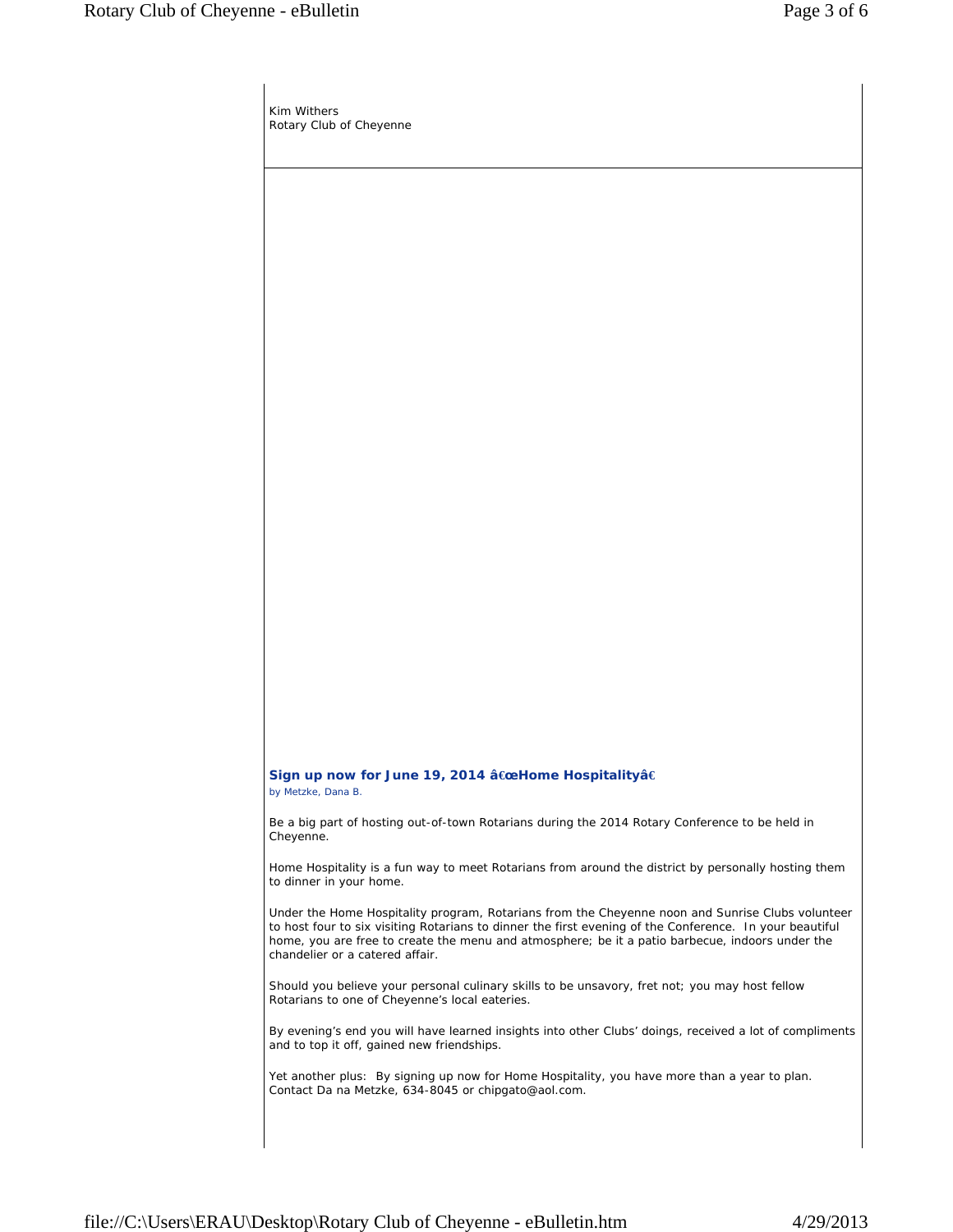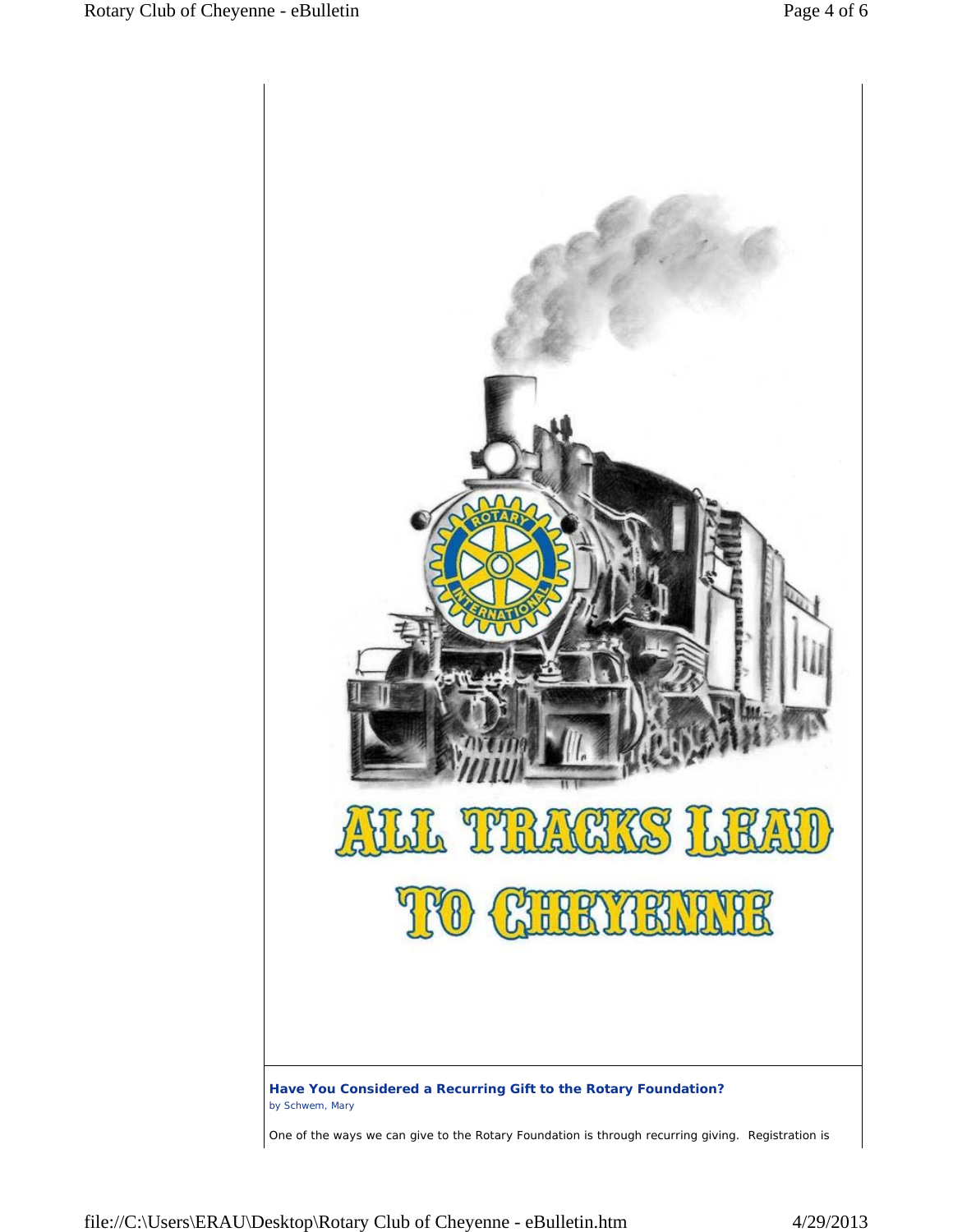easy. You choose the amount and it can be automatically charged to your credit card monthly or quarterly however you prefer. Follow the instructions through the link: http://www.rotary.org/contribute. You'll be glad you did. **Please Report Make-Up Meetings on the Back of the Attendance Card** *by Moore, Teresa S.* If you attend another Club's meeting, a committee meeting or participate in any club sponsored activity, please be sure to note it on the back of the attendance card. You just need the activity, your name and the date. By doing so, you will be given credit for attendance. **2012-13 Club Directors and Committee Chairs** *by Schwem, Mary* **Club Service/Meetings -** Sabrina Lane *Programs* **-** Brittany Ashby *Inspiration* **-** Janet Lewis *Music***-** Sylvia Hackl *Valentine's Day Lunch* **-** Donna Beaman *Historian* **-** Dave Foreman *Banners* **-** Jeannie Martinez *By-Laws* **-** Scott Meier **Club Service/Public Relations -** Kim Withers *National Honor Society Insert* **-** Darcee Snider *Media/Photographer* **-** Katharine Kunz-Wilkinson *Website* **-** Mary Schwem *COG* **-** Mary Schwem *Club Directory* **-** Tim Ellis, Mick Finnegan, Ed Wallace *We Care* **-** Mary Carroll *Facebook* **-** Brittany Ashby *Radio & Print PSA's* **-** David Bush **Television PSA's - Lee Wagner Club Service/Activities -** Randy Ford *Cranium Cup* **-** Lee Wagner *New Projects* **-** Bob Womack *Polio Plus* **-** Mick Finnegan *Rotarian Spotlight* **-** Harry LaBonde *Peaches* **-** Derek Baker **New Generations/RYLA -** Chris Church *Highway Cleanup* **-** Wayne Johnson *RYLA* **-** Lori Schoene *Young RYLA* **-** Kelly Wright *LCCC Rotaract* **-** Jerri Griego **Community Rotaract** - George McIlvaine /<br>
rcee Snider Darcee *Interact* **-** *Lori Milllin - Central Sylvia Hackl - East Chad Craig - South* **Memebership/Vocational Service** - Lori Millin *Rotary 101 Orientation* - Bill Gentle ( Chair ), Lucie **Osborn** *New Member* - James Bowers *Career Day* - Katharine Wilkinson **Community Service** - Derek Baker *St. Patrick's Day Lunch* - Chris McRady *Rural Appreciation* - Phil Rosenlund *Discretionary Giving* - Dave Cook